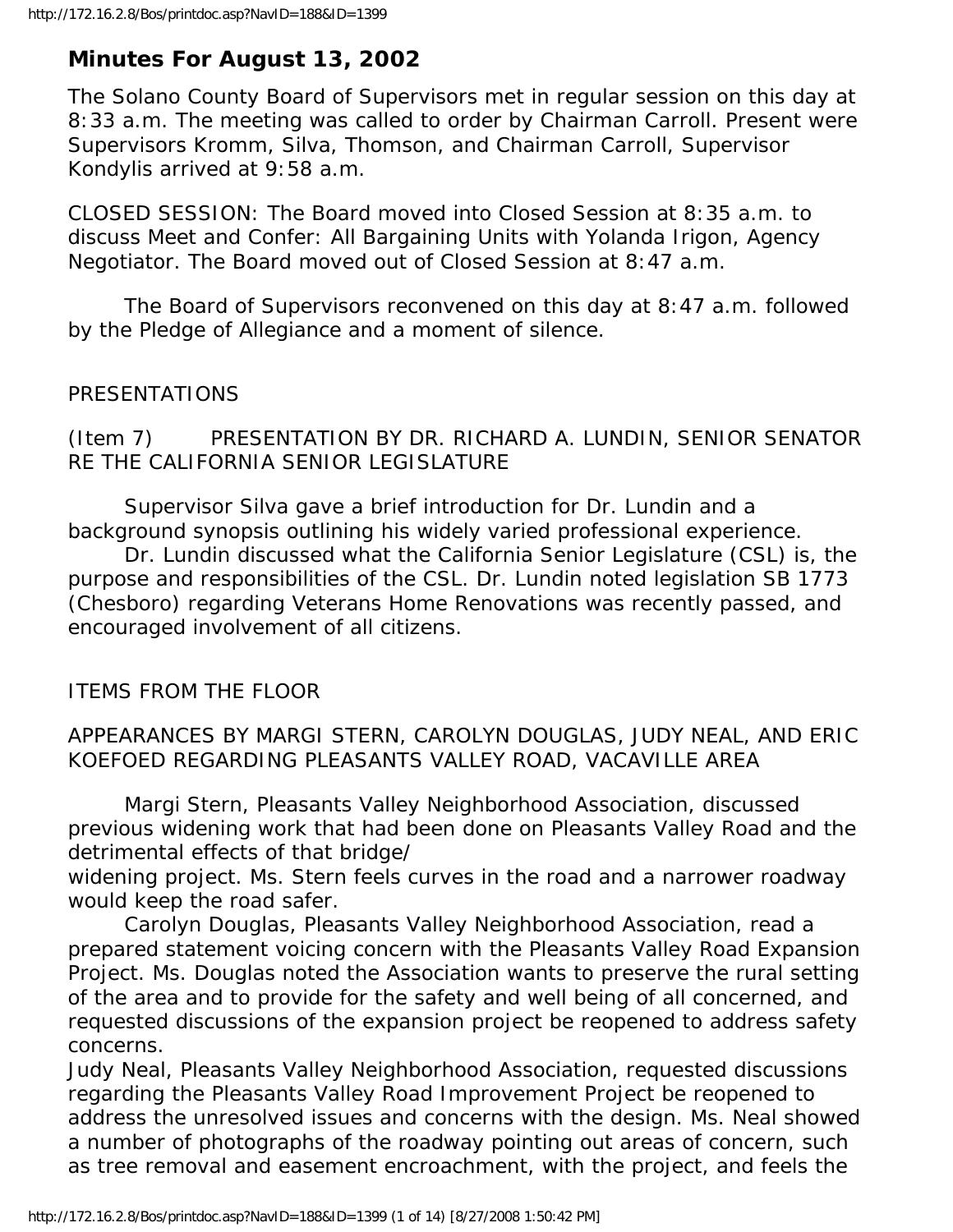historic bridge at Cherry Glen Road deserves to be preserved.

 Eric Koefoed, Pleasants Valley Road Neighborhood Association, voiced concern with increasing weekend traffic on Pleasants Valley Road, requested the discussions be reopened on improvement of this road, and wants to work with the County to make this a viable project.

#### APPEARANCE BY EDWARD FOX RE THE 2002 GRAND JURY REPORT RELATIVE TO THE HOMEACRES REHABILITATION PROJECT

 Edward Fox, Vallejo, gave a brief history of the rehabilitation projects on his home and the many ongoing problems that he has incurred, current court costs of \$23,000, and more anticipated costs before the work is completed on his home.

#### LETTER FROM CHARLES BAILHACHE, PRESIDENT OF HOMEACRES IMPROVEMENT ASSOCIATION RE ACCESS TO PUBLIC RECORDS

Donald Tipton, Vallejo, read a letter from Charles Bailhache, President of the Homeacres Improvement Association dated August 12, 2002, incorporated herein by reference, regarding access to public records.

#### APPROVAL OF AGENDA

On motion of Supervisor Silva and seconded by Supervisor Kromm, the Board acted to approve the submitted Agenda, incorporated herein by reference, with the following modifications:

(Item 13A) Approval of a sublease agreement with Fidelity National Title Insurance Company to provide 24,000 square feet of temporary office space at 470 Chadbourne Road, Fairfield, beginning September 1, 2002 and ending on March 31, 2004 with a monthly base rent of \$21,600 for the Departments of Environmental Management, Public Guardian and Public Defender during construction of the Solano County Government Center; approve a sole-source agreement in the amount of \$147,300 with John F. Otto, Inc., Sacramento for tenant improvements at 470 Chadbourne Road, Fairfield; authorize the County Administrator to sign the agreement, removed from the Consent Calendar.

So ordered by a vote of 4-0; Supervisor Kondylis excused.

#### CONSENT CALENDAR

On motion of Supervisor Kromm and seconded by Supervisor Thomson, the Board acted to approve the following Consent Calendar items by a vote of 4-0; Supervisor Kondylis excused.

(Item 12) MINUTES OF THE BOARD OF SUPERVISORS MEETING OF July 8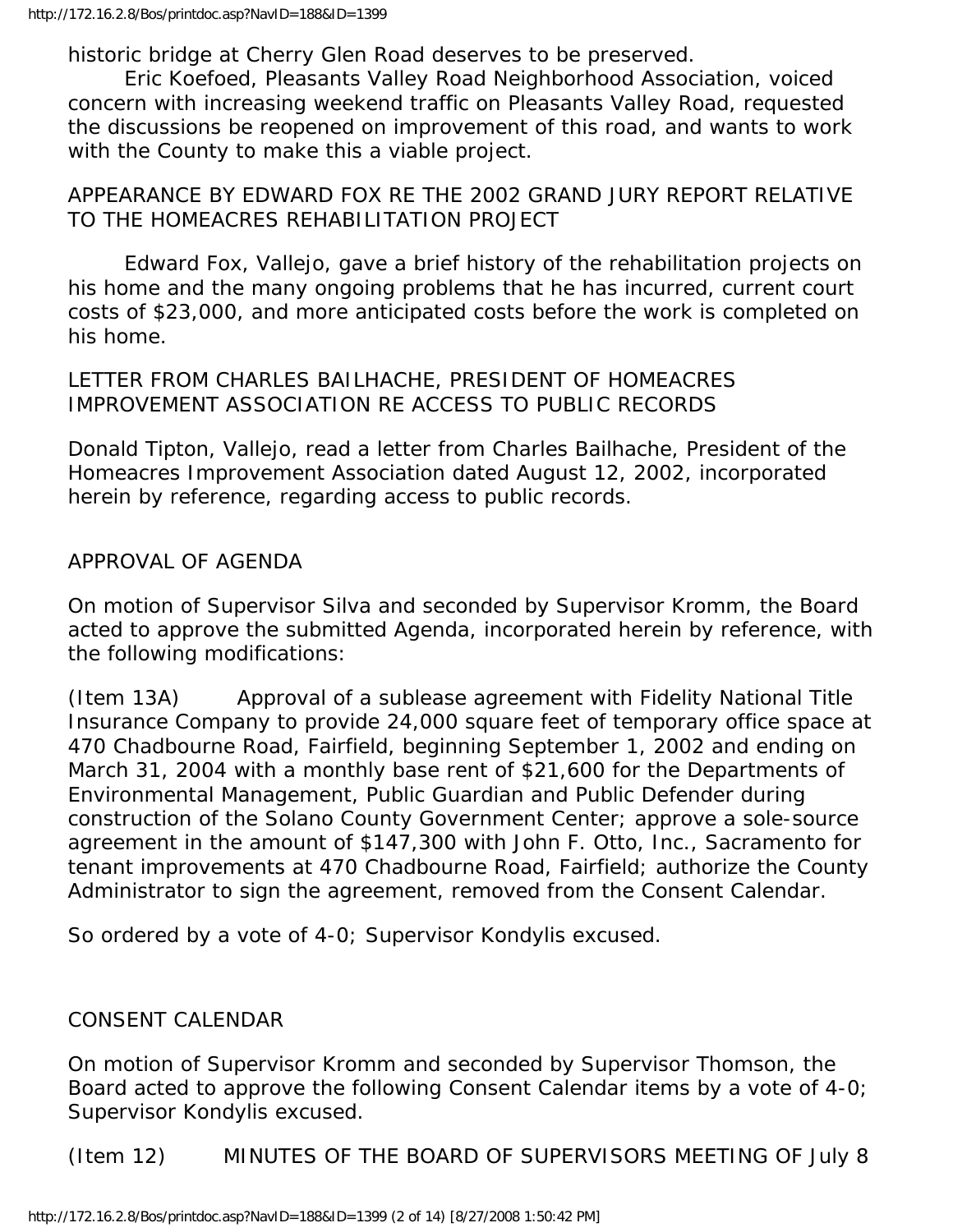and July 23, 2002 and Budget Hearings July 8, 2002, as outlined in the Agenda Submittal from the Clerk of the Board dated August 13, 2002, incorporated herein by reference, approved.

(Item 13B) NOTICE OF COMPLETION RE BELDEN'S LANDING WATER ACCESS FACILITY PROJECT BY DUTRA MATERIALS, as outlined in the Agenda Submittal from General Services dated August 13, 2002, incorporated herein by reference, approved.

(Item 14) SIDE LETTERS RE COMPENSATION FOR TRAVEL TO REQUIRED TRAINING WITH SEIU LOCAL 1280, as outlined in the Agenda Submittal from Human Resources dated August 13, 2002, incorporated herein by reference, approved.

(Item 15) RESOLUTION NO. 2002-160 AMENDING THE LIST OF NUMBERS AND CLASSIFICIATIONS OF POSITIONS (HEALTH EDUCATION ASSISTANT), adopted. (see Resolution Book)

(Item 16) RESOLUTION NO. 2002-161 SUPPLEMENTING A DISPUTE RESOLUTION FUND PURSUANT TO THE DISPUTE PROGRAMS ACT OF 1986, adopted. (see Resolution Book)

(Item 17) RESOLUTION NO. 2002-162 TO AUTHORIZE THE PROBATION DEPARTMENT TO MAKE APPLICATION FOR FEDERAL FUNDING THROUGH THE OFFICE OF CRIMINAL JUSTICE PLANNING (INTERMEDIATE SANCTIONS GRANT) AND AUTHORIZE THE COUNTY ADMINISTRATOR TO SIGN AND APPROVE THE GRANT AWARD AGREEMENTS, adopted. (see Resolution Book)

APPROPRIATION TRANSFER IN THE AMOUNT OF \$99,999 TO APPROPRIATE EXPENDITURES AND REVENUES, as outlined in the Agenda Submittal from the Probation Department dated August 13, 2002, incorporated herein by reference, approved.

 RESOLUTION NO. 2002-163 AMENDING THE LIST OF NUMBERS AND CLASSIFICATIONS OF POSITIONS WITHIN SOLANO COUNTY (SENIOR DEPUTY PROBATION OFFICER), adopted. (see Resolution Book)

(Item 18) RESOLUTION NO. 2002-164 CERTIFYING THE MAINTAINED MILEAGE OF SOLANO COUNTY ROADS AS OF DECEMBER 31, 2001, adopted. (see Resolution Book)

Rural North Vacaville Water District (Item 19) RURAL NORTH VACAVILLE WATER DISTRICT

 Minutes regarding this matter are contained in the Rural North Vacaville Water District Minutes Book.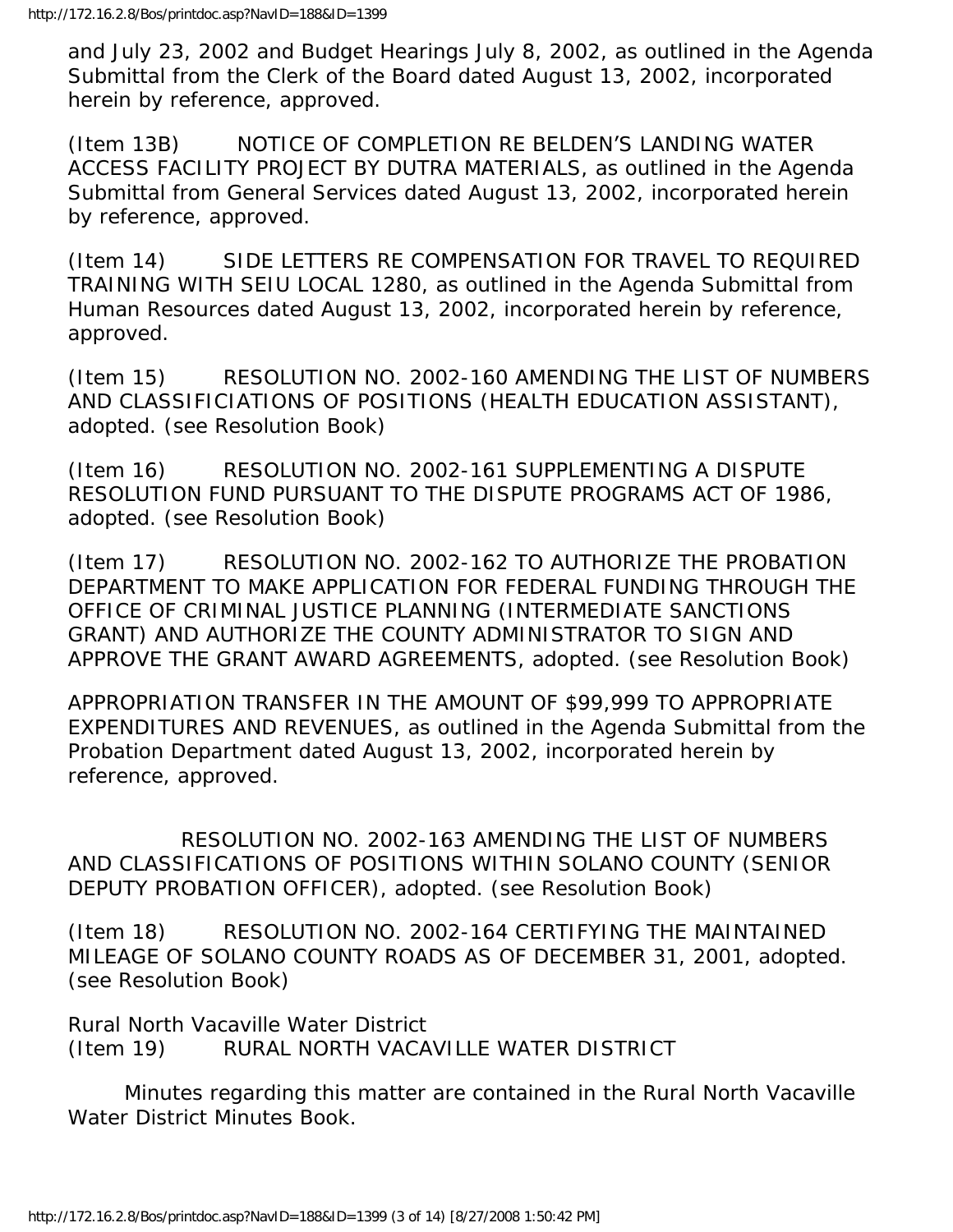#### **ORDERS**

(Item 13A) AGREEMENT WITH FIDELITY NATIONAL TITLE INSURANCE COMPANY FOR TEMPORARY OFFICE SPACE AT 470 CHADBOURNE ROAD, FAIRFIELD, APPROVED

AGREEMENT WITH JOHN F. OTTO, INC., FOR TENANT IMPROVEMENTS AT 470 CHADBOURNE ROAD, FAIRFIELD, APPROVED

The Board was provided with an Agenda Submittal from General Services dated August 13, 2002, incorporated herein by reference, regarding leasing additional office space for departments being relocated during the construction of the new Solano County Government Center.

Responding to questions posed by Supervisor Kromm regarding space availability at a lessor price on Enterprise Drive, Director of General Services Jim Werdell noted the three month search for space, the advantages of the property on Chadbourne Road, and the overall savings by going with the Chadbourne property.

Responding to questions posed by Supervisor Silva regarding the use of local contractors, Mr. Werdell discussed the advantages of using John F. Otto, Inc. for the project.

On motion of Supervisor Kromm and Seconded by Supervisor Silva, the Board acted to approve the sublease agreement with Fidelity National Title Insurance Company for office space at 470 Chadbourne Road, to approve the sole source agreement with John F. Otto, Inc. for tenant improvements at 470 Chadbourne Road, and the County Administrator to sign said agreement. So ordered by a vote of 4-0; Supervisor Kondylis excused.

(Item 21A) STATUS REPORT ON LEGISLATION OF IMPORTANCE TO SOLANO COUNTY RECEIVED

LETTER TO BE SENT TO SENATOR MACHADO INVITING DISCUSSION RE SB 1854 (MACHADO) ESTABLISHMENT OF THE SACRAMENTO-SAN JOAQUIN DELTA CONSERVANCY PROGRAM

 Paul Yoder, Legislative Analyst, Shaw & Yoder, reviewed the information contained in the Agenda Submittal from County Administrator's Office dated August 13, 2002, incorporated herein by reference, regarding a status report on legislation of importance to Solano.

 Responding to questions posed by Supervisor Kromm regarding SB 1975 regarding primary elections, SB 1521 regarding the Governor's Office of Planning and Research recommendations, and SB 1854 regarding delta protection. Mr. Yoder noted that SB 1854 has continued to move and deals with the establishment of the Sacramento-San Joaquin Delta Conservancy Program. Senator Machado has attempted to address the concerns voiced by Solano County, that no land will be acquired without a willing seller and to incorporate language for a roll by the Delta Protection Commission. Responding to questions posed by Supervisor Silva on how SB 1854 directly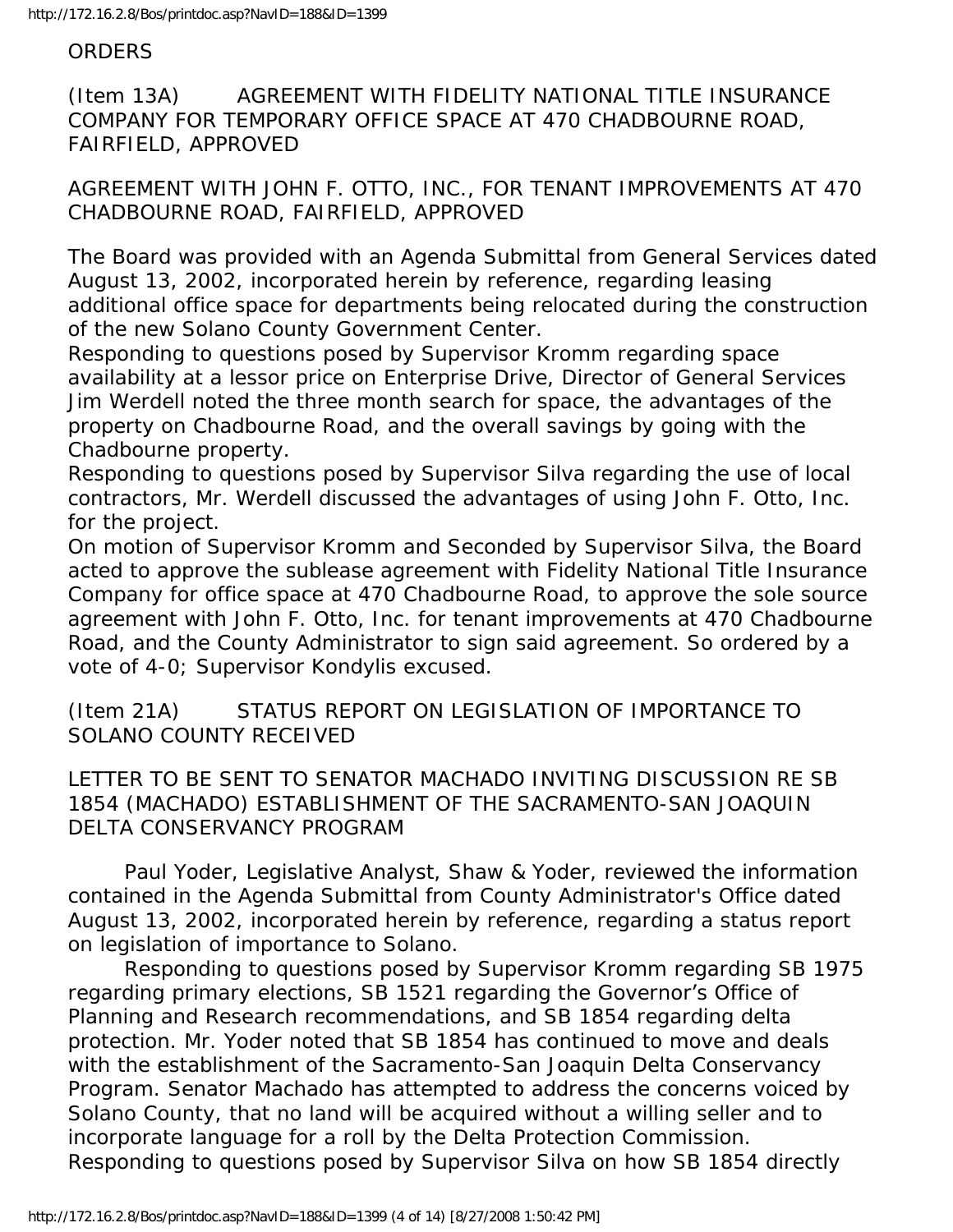effects Solano County, how this is tied to the State Coastal Conservancy fund, and potential struggles with BCDC, Mr. Yoder does not know how this will effect the delta portions of the County, and feels the willing seller requirement is a benefit with this bill. Supervisor Silva expressed concern with this bill, and the potential loss of local control.

 Supervisor Thomson noted the Delta Protection Commission is still active after 10 years, there are concerns with land authority if SB 1854 is approved, the Conservancy will be another layer of government that will not help agriculture, outside forces could create willing sellers, and noted he would not support the legislation as proposed.

 Responding to questions posed by Supervisor Thomson on the intent of the bill, Mr. Yoder feels the Senator believes that farming is at risk in the Central Valley and is trying to preserve the land off the delta. Supervisor Thomson suggested Senator Machado be invited to discuss the issue with the Board.

 Supervisor Kromm feels the bill is vague, that the Senator could explain how this would fit into the Cal-Fed Program, and also agrees the Senator should visit with the Board.

Mr. Yoder suggested drafting a letter expressing concerns, willingness to work with the Senator, and pointing out the opportunity for mutual cooperation if the Senator would come and speak with the Board.

BOARD EXPRESSED SUPPORT FOR SB 1975 (JOHNSON) RE STATEWIDE PRIMARY ELECTIONS WITH ONE PRIMARY ELECTION IN JUNE

 Mr. Yoder noted the bill would require the statewide direct primary election would be held in June of each even-numbered year, in an attempt to rejuvenate voter interest.

 Supervisor Kromm read a portion of the legislation noting the confusion of the proposed dates for elections.

 Registrar of Voters Laura Winslow noted opposition due to the high cost to the County, the impossible logistics for ballots, recruitment and staffing.

 Mr. Yoder noted discussion to not reimburse local governments for added costs.

 Ms. Winslow recommended one primary in June with a runoff election in November.

 Supervisor Kromm voiced concern for voter confusion thus creating a worse voter turnout, and supports taking the position for one primary to be held in June.

 On motion of Supervisor Kromm and seconded by Supervisor Silva the Board acted to support one primary to be held in June with runoff elections to be held in November. So ordered by a vote of 4-0; Supervisor Kondylis excused.

BOARD EXPRESSED SUPPORT FOR SB 701 (TORLAKSON) CHANGES TO CALIFORNIA REDEVELOPMENT LAW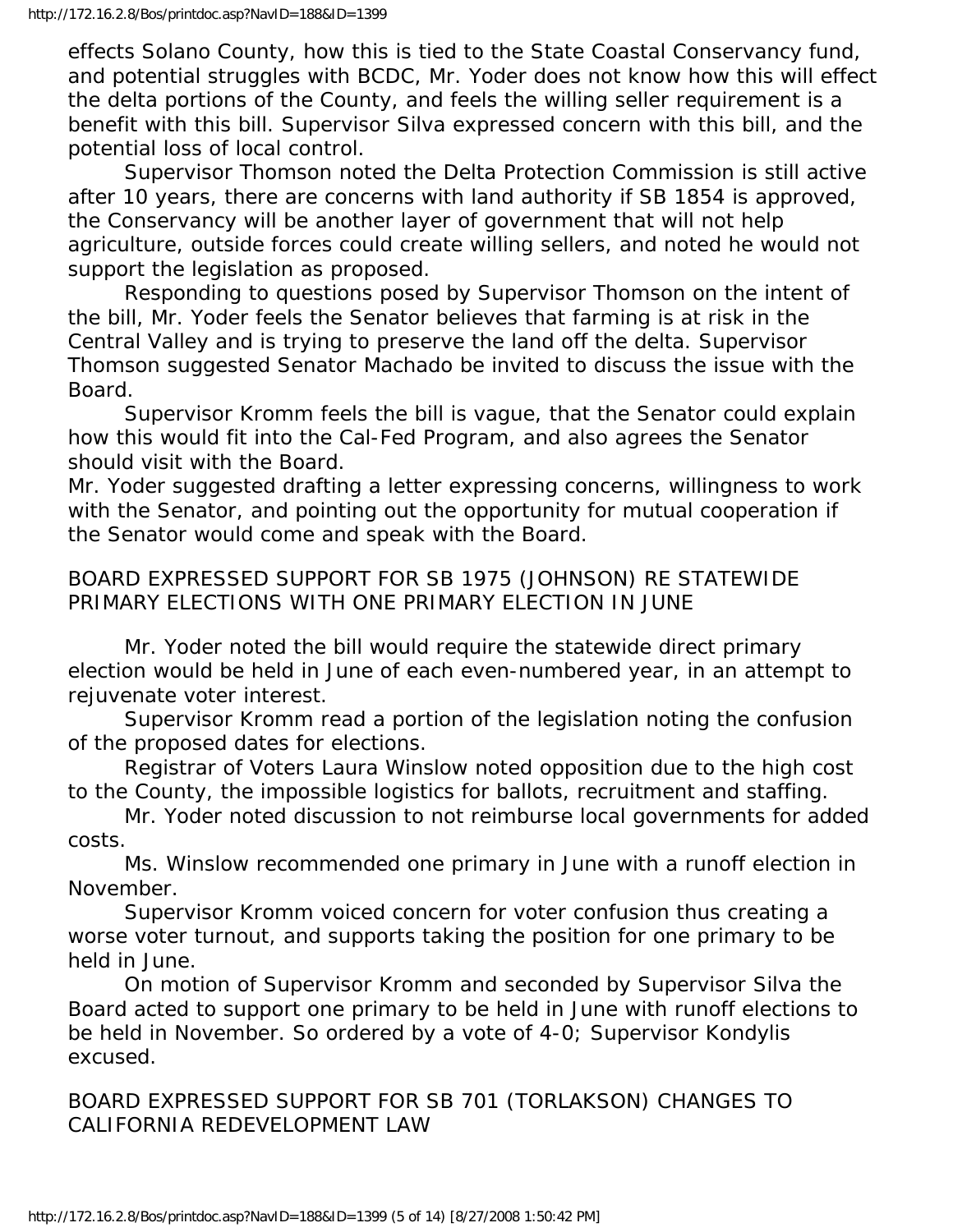Mr. Yoder noted this bill does relate to the City of Fairfield in assisting them to comply with the housing element.

 Responding to questions posed by Supervisor Kromm relating to manufactured housing being counted towards affordable housing in Fairfield and if the County would be effected by the many proposed changes, Mr. Johnson feels this is really just a cleanup bill and not changing the basic formulas for redevelopment agencies.

 On motion of Supervisor Kromm and seconded by Supervisor Thomson, the Board acted to support SB 701. So ordered by a vote of 5-0.

BOARD EXPRESSED A POSITION OF WATCH FOR SB 1521 (KUEHL) ESTABLISHMENT OF LAND USE MODEL PLANNING PRACTICES AND POLICIES

 Mr. Yoder gave a brief outline of the bill, and voiced concern with the details of the bill.

 Mike Yankovich, Planning Division of Environmental Management, noted support for the overall concept, but voiced concerns with the enforcement provision since the details have not been developed. Further consideration could be given after the details are finalized.

 Mr. Yoder noted some options the Board to consider, and that the bill is sponsored by the Governor.

 Supervisor Silva voiced concern that the State is trying to take away local control, and is strongly opposed to this legislation.

 Mr. Yoder noted that transportation funds would be prioritized pursuant to this bill.

Supervisor Kromm would like the detail process to go forward.

 On motion of Supervisor Thomson and seconded by Supervisor Kromm, the Board acted to take a watch position on SB 1521. So ordered by a vote of 4-1; Supervisor Silva voted no.

BOARD EXPRESSED POSITION OF SUPPORT FOR SB 1677 (ALPERT) RE SURROGATE PARENTS; AB 2749 (CHAN) RE CHILD CARE; AB 2874 (FLOREZ) RE CHILD CARE LICENSING; AB 1652 (GOLDBERG) RE PUBLIC SOCIAL SERVICES; AB 2116 (ARONER) RE CALWORKS ELIGIBILITY WORK ACTIVITIES; AB 2386 (KEELEY) RE CALWORKS AID ELIGIBILITY EXTENSION; SB 1264 (ALPERT) RE HUMAN SERVICES; AB 2652 (CHU AND COHN) RE FORMATION OF THE CALIFORNIA DOMESTIC VIOLENCE COURT TASK FORCE; AB 52 (WIGGINS AND MATTHEWS) RE AGRICULTURAL LAND PRESERVATION – APPROPRIATION; SB 984 (COSTA) RE RANGELAND, GRAZING LAND AND GRASSLAND PROTECTION ACT; AB 2835 (LONGVILLE) RE COUNTY HOSPITALS; AB 1234 (PESCETTI) RE NATURAL GAS

BOARD EXPRESSED OPPOSITION TO SB 1486 (MCCLINTOCK) CALWORKS RECIPIENTS BENEFITS LIMITATION; AB 1866 (WRIGHT) RE HOUSING

BOARD EXPRESSED A WATCH POSITION ON AB 2175 (DAUSCHER) RE GENERAL PLAN: HUMAN SERVICES; SB 1374 (KUEHL) RE SOLID WASTE; SB 1916 (FIGUEROA) RE COASTAL PROTECTION; SB 482 (KUEHL) RE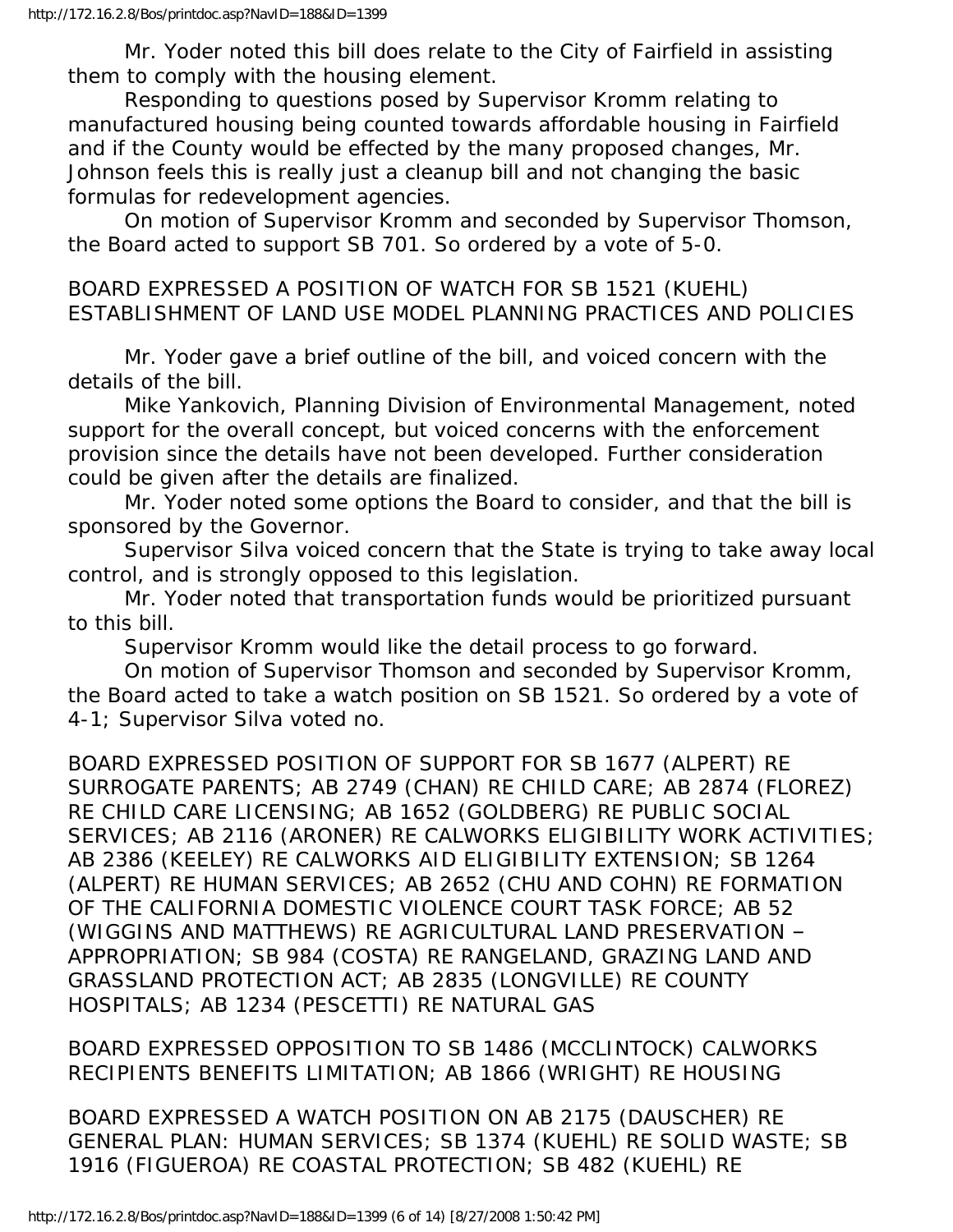ENDANGERED SPECIES AND MAKING AN APPROPRIATION THEREFORE; SB 1468 (KNIGHT) RE LOCAL PLANNING – GENERAL PLANS: MILITARY FACILITIES; AB 2594 (ELECTIONS COMMITTEE) RE ABSENTEE VOTING; AB 3046 (COMMITTEE ON HIGHER EDUCATION) RE ZONING; AB 3057 (ASSEMBLY AGRICULTURAL COMMITTEE RE LOCAL PLANNING; AB 1997 (THOMSON) RE LAND EASEMENTS

 On motion of Supervisor Kondylis and seconded by Supervisor Thomson, the Board acted to approve the positions as recommended on the remaining bills in the Consent Calendar portion of the Agenda Submittal. So ordered by a vote of 5-0.

(Item 21B) MEMORANDUM OF UNDERSTANDING WITH THE CITY OF VACAVILLE RE TRANSFER OF 650 HOUSING UNITS OF THE REGIONAL FAIR SHARE HOUSING ALLOCATION TO THE CITY OF VACAVILLE, APPROVED

County Administrator Michael Johnson reviewed the information contained in the Agenda Submittal from his department dated August 13, 2002, incorporated herein by reference, regarding transferring 650 allocated housing units to meet the Regional Housing Needs Determination as assigned by the State Department of Housing and Community Development (HCD) and the cooperative agreement with the City of Vacaville.

Responding to concerns posed by Supervisor Kondylis regarding centralization of County services in Vacaville and the need for more satellite services, Mr. Johnson noted the County is using about 25,000 square feet of space in Vacaville, the number of problems with the spaces currently being leased, this is taking assorted spaces being leased and moving them into one location that would be built to County specifications that would be easily accessible with public transit, and could be a great benefit to the people being served. Supervisor Thomson noted how perfect the suggested location would be for the clients.

Supervisor Kondylis endorsed the cooperative agreement with the City of Vacaville, but noted opposition to redevelopment. Responding to these comments Mr. Johnson noted this redevelopment project puts more money into the County General Fund.

Responding to questions posed by Supervisor Kromm regarding support of the Vacaville tax base, Vacaville City Manager John Thompson discussed language modification as agreed upon during negotiations, the inclusion of a general statement that the City of Vacaville needs economic development in addition to the housing, and wanted a statement from the Board supporting Vacaville in the economic development plans without any specific ties to any project or annexation.

Responding to questions posed by Supervisor Kondylis if the City of Vacaville would be willing to entertain the idea of using some of the 20% set aside funds to help fund a shelter for victims of family violence, Mr. Thompson discussed the certified housing element in Vacaville, the improvement of the area being proposed for a County Social Services center.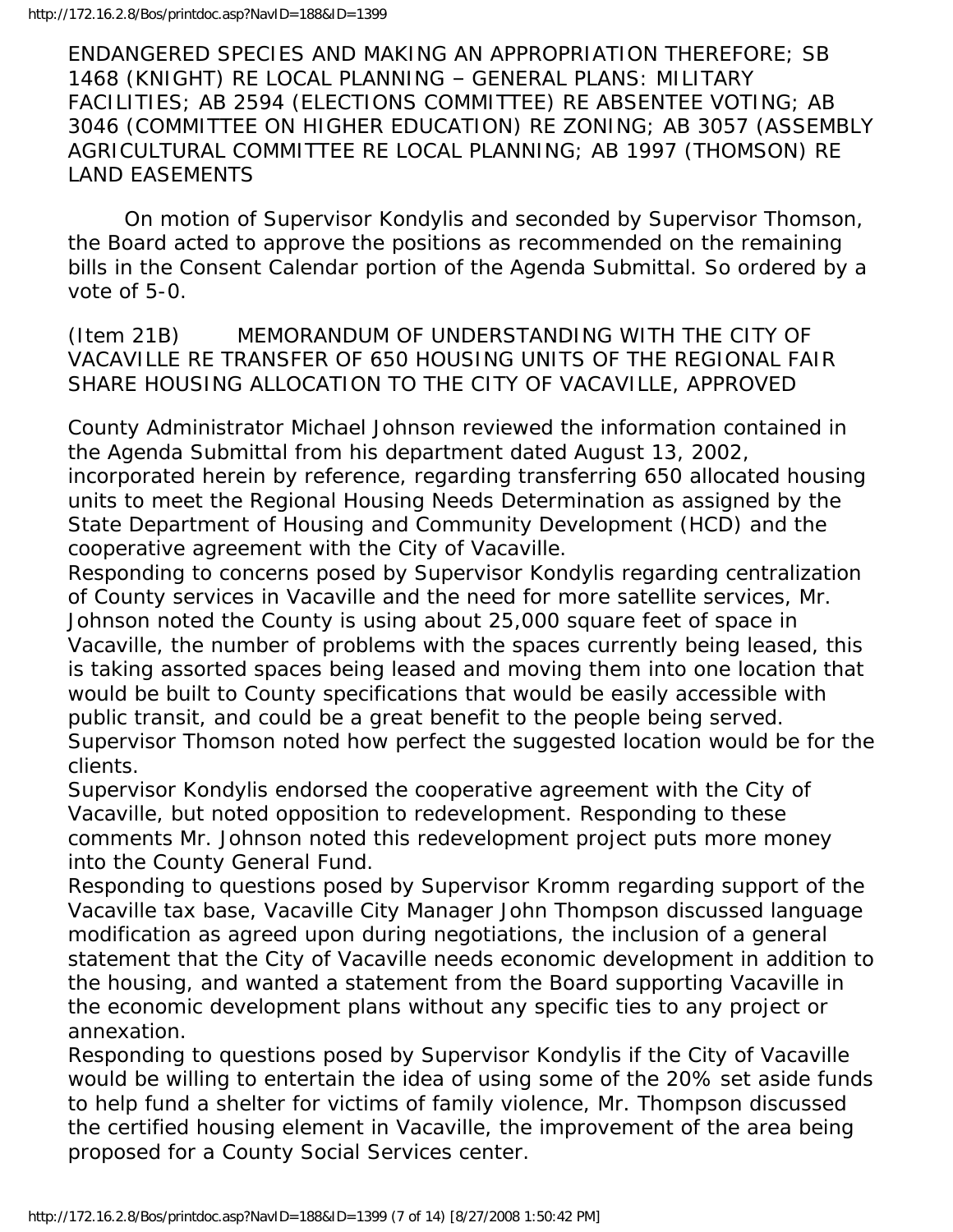Responding to questions posed by Supervisor Silva regarding the Nut Tree Airport and if the Airport Commission had been included in the negotiations, with funds from the City of Vacaville to participate in any studies that may benefit Vacaville, Mr. Johnson noted discussions with the Director of Transportation and the Airport Manager for input.

Supervisor Silva noted how ideal the Old Catholic Church building has been for the Rainbow Children's Center, the need to find an equally suitable location if the program is moved, Mr. Thompson noted there would be a lot of time to work out the details, that there is not currently a need for any further expansion in that area for at least 15 years.

Supervisor Thomson commended the City of Vacaville for helping the County regarding development of low and very low-income housing units.

Gene Horst, Program Director of Rainbow Children's Center, discussed a history of the program, the advantages of the Old Catholic Church location, voiced concern with a replacement location when the building is sold, and outlined facility needs. Mr. Horst noted there are currently no rental fees, and requested the Board to increase funding to offset any new rental charges.

Responding to questions posed by Supervisor Kromm regarding drafting a side letter, Mr. Thompson agreed to bring back a more formal agreement, which could include more detail. Vacaville does recognize the value of the Rainbow Center and the unique space needs.

 On motion of Supervisor Thomson and seconded by Supervisor Silva, the Board acted to approve a Memorandum of Understanding with the City of Vacaville regarding the transfer of 650 housing units of the Regional Fair Share Housing Allocation to the City of Vacaville. So ordered by a vote of 4-1; Supervisor Kondylis voted no.

(Item 21C) PROBATION BUILDING TO BE INCLUDED WITH PHASE ONE CONSTRUCTION OF THE COUNTY GOVERNMENT CENTER PROJECT

TWO LIBRARY CONSTRUCTION PROJECTS TO BE INCLUDED IN THE GOVERNMENT CENTER FINANCING PACKAGE, ALLOWING FOR UP TO \$115.2 MILLION IN FINANCING FOR THE PROJECTS

LINHART, PETERSON, POWERS AND ASSOCIATES TO CONTINUE TO PROVIDE PROFESSIONAL SERVICES FOR COUNTY CAPITAL PROJECTS

Assistant County Administrator Darby Hayes reviewed the information contained in the Agenda Submittal from his department dated August 13, 2002, incorporated herein by reference, regarding including a new Probation Building in Phase One construction along with the new County Government Center Project, and to include two Library construction projects in the financing package for these construction projects.

Responding to questions posed by Supervisor Kromm relative to the fifteen year refinancing, Mr. Hayes noted the term of the refinancing is tied directly to when the 1/8 cent sales tax measure would sunset.

On motion of Supervisor Kromm and seconded by Supervisor Silva, the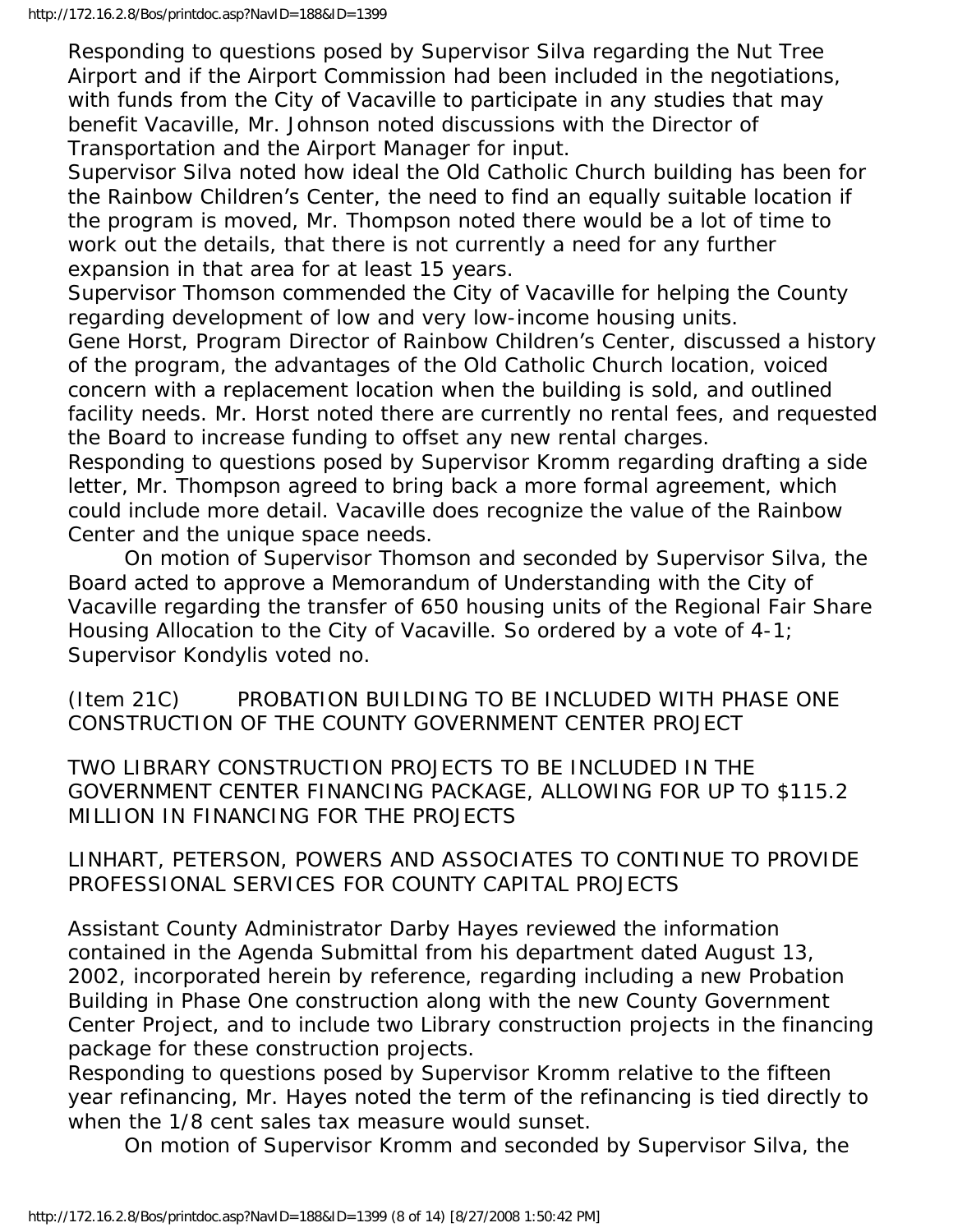Board acted to approve the Probation Building to be included with Phase One construction of the County Government Center Project, the two Library construction projects to be included in the Government Center Financing Package and to continue with Linhart, Peterson, Powers and Associates to provide professional services for County Capital Projects. So ordered by a vote of 5-0.

On motion of Supervisor Kromm and seconded by Supervisor Silva, the Board acted to allow the County Administrator to secure up to \$115.2 million in financing for the projects. So ordered by a vote of 4-1; Supervisor Kondylis voted no.

#### (Item 21D) ALL ALTERNATIVE COUNTY WORK SCHEDULES TO BE RESEARCHED FOR FURTHER REVIEW BY THE BOARD

John Taylor, County Administrative Office, reviewed the information contained in the Agenda Submittal from his department dated August 13, 2002, incorporated herein by reference, regarding a 4-day workweek.

Supervisor Kondylis feels it is worth testing the modified work week, and hopes this would increase moral and productivity.

Chairman Carroll noted the importance of serving the public, analysis should be done on the effects to the public, agrees with a one-year trial, and an evaluation should be done on our hours of service.

Supervisor Silva questioned why offices are not open on Saturdays to accommodate people, noted several reasons that he does not support a four day work week, and suggested alternative 4 to Immediately investigate [replacing the word suspend] the current alternative employee scheduling and flexible work schedules in County departments, etc. All the County departments need to be reviewed before a decision is made.

Supervisor Thomson does not support the four-day work week, and noted day care is a major issue for younger employees that the Board needs to be sensitive to.

Art Grubel, SEIU Local 1280, noted representing employees in the Fiscal building that are interested in the modified work week, and voiced concern that the union was not included in any discussions of changing the work week. Mr. Grubel endorses a pilot study for the 4/10 schedule, but there are some concerns regarding child care and other family issues, and feels extended hours will benefit the public. Go ahead with the pilot study and evaluate it in a year.

Responding to comments by Chairman Carroll regarding industries that need access to government services 5 days a week, Mr. Grubel noted the Recorders Office would not be included in the initial study.

Supervisor Kromm noted we should always focus on service to the public, a mix of alternative schedules may benefit the public, opposition to closing a building on a regular work day, there is a potential in the future for extended hours of operation, and supports seeing what the departments are doing and why and how the alternative hours benefits the public.

Auditor-Controller William Eldridge noted about half of his staff have small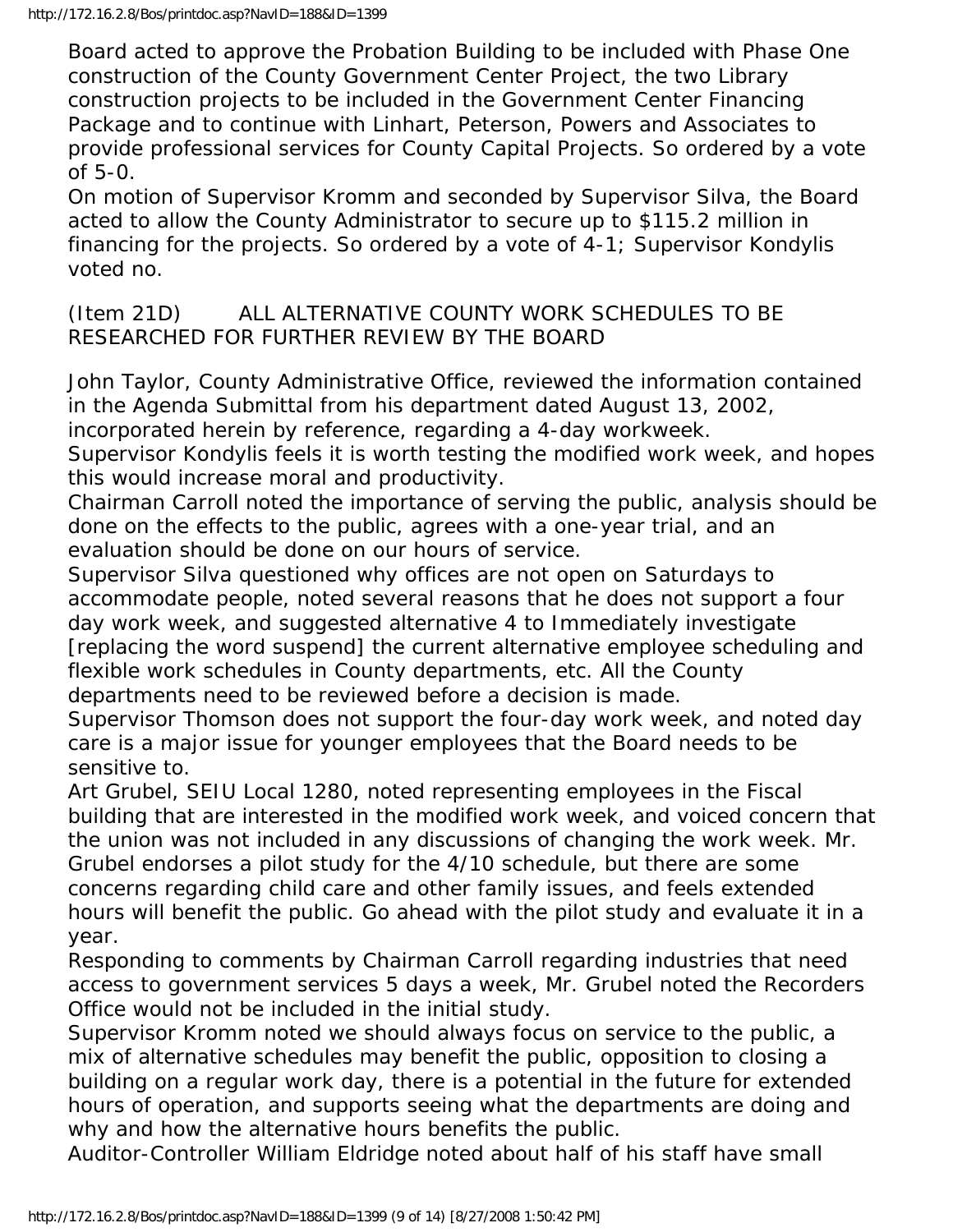children and they are concerned relative to day care problems. Supervisor Kondylis feels the employees need to be a part of this decision, there are extended day care hours, and feels times are changing and the County needs to change with them.

Supervisor Kromm suggested removing the word uniform from the last sentence of Alternative 4.

 On motion of Supervisor Silva and seconded by Supervisor Kromm, the Board acted to approve Alternative 4 with replacing the word suspend with investigate and to remove the work uniform from the last sentence. So ordered by a vote of 5-0.

(Item 21E) MEMORANDUM OF UNDERSTANDING WITH THE SUPERIOR COURT OF CALIFORNIA, COUNTY OF SOLANO FOR FY2002/03, APPROVED

#### APPROPRIATION TRANSFER IN THE AMOUNT OF \$1,664,000 FROM GENERAL FUND CONTINGENCIES, APPROVED

 County Administrator Michael Johnson gave a brief history and introduction and requested the 50/50 sharing plan be continued. John Taylor, County Administrative Office reviewed the information contained in the Agenda Submittal from his department dated August 13, 2002, incorporated herein by reference, regarding a Memorandum of Understanding (MOU) with Superior Court for Fiscal Year 2002/2003. Mr. Taylor noted the MOU is substantially the same as it has been over the last few years. Presiding Judge Scott Kays noted this is the 6th MOU Agreement, the many areas of Court and County cooperation, mutually supported programs, additional collaboration projects, the significant collaborative efforts in development of the MOU. Judge Kays noted the County Services the Court will be contracting for, and that the principle issue remaining to consider is the allocation of the undesignated Court generated local revenue. This revenue is 100% generated by Court services, operations and employees. For 2001/2002 the Court generated local revenue was about \$2,053,000, of which the Court receive \$1.246 million and the County received approximately \$807,000 as agreed in the previous MOU. The \$807,000 represents the 1994/1995 base year local revenue received by the County. With this split, the court was able to grant equity pay adjustments for Court staff that made the Court competitive with the County and other courts. Historically the Solano Courts have been under funded, and Trial Court funding comparisons have shown that the Court is over \$1 million below the State average. The Court operates with 22 Judicial positions, when by State standards there should be 28 judicial officers, with ever-increasing caseloads. Judge Kays noted prominent costs that are not being funded by the State resulting in a FY 2002/2003 shortfall of \$969,769, and provided the Board with a worksheet of Net Income by Fiscal Year, incorporated herein by reference, substantiating this shortfall. Judge Kays reviewed cost cutting steps being taken, and formation of a judges committee to monitor these efforts and further cost cutting strategies. The Court proposed Alternative 3 that would result in a County contribution to the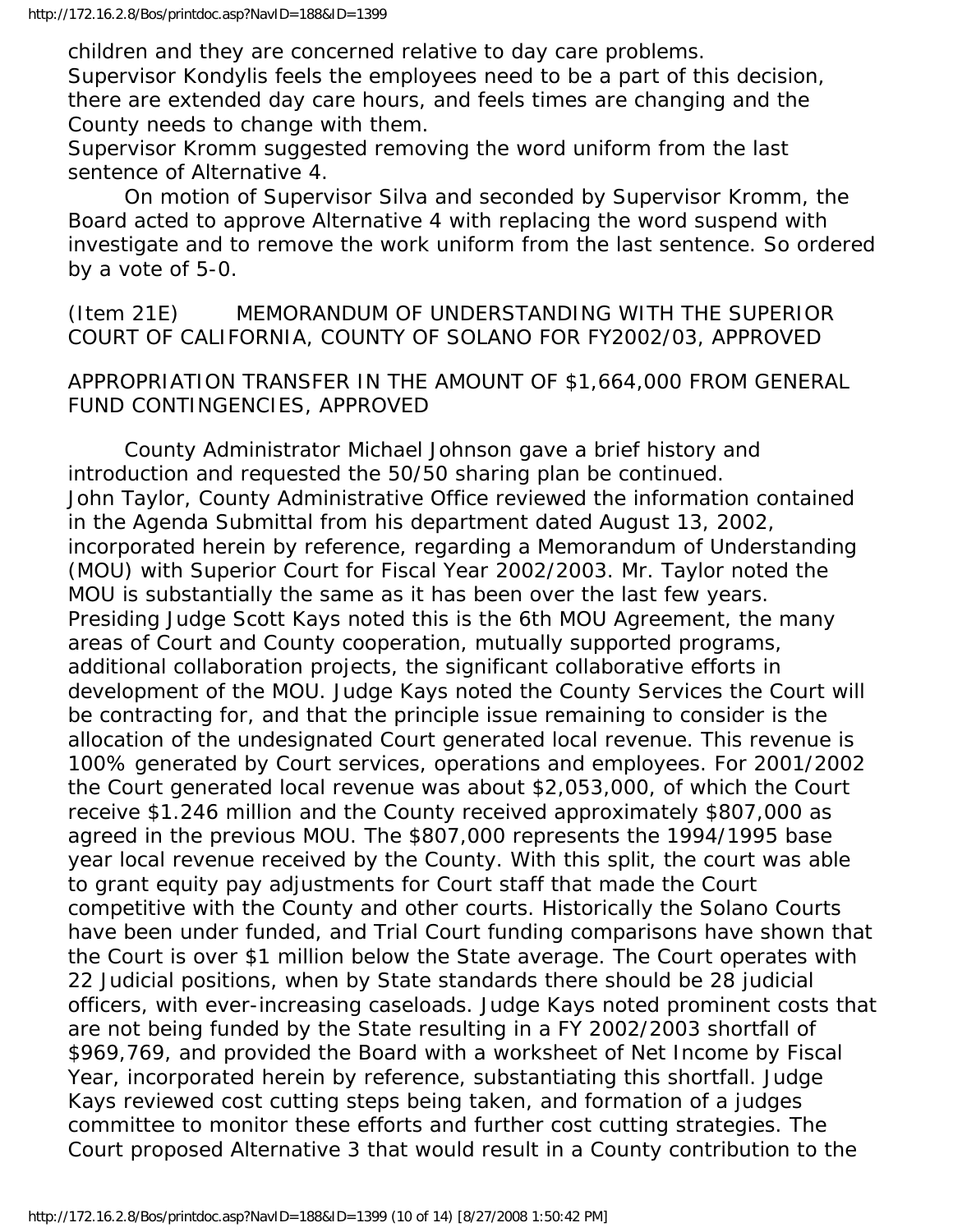Court of approximately \$1,664,000. The Court will still have a deficit, but with the County recommendation of \$630,428 this would place the Court in a drastic financial situation effecting services and employees.

Responding to questions posed by Supervisor Kondylis if the contribution is below average, Mr. Johnson feels the Maintenance of Effort of \$9 million is not below average based on comparisons with other counties, but feels that State funding is unfair to the Courts and the counties.

Responding to questions posed by Supervisor Kondylis regarding funding Drug Court services, and with the legislative position on the funding fairness issue for the Courts, Judge Kays noted the County had allocated Tobacco Master Settlement Agreement money to fund the treatment portion of the program. The current Drug Court funds will get the program through October, and

additional funds are needed to continue Drug Court, which the Court is working with Health and Social Services. For funding all courts are in competition for funding, there has been no effort at the State level to achieve parity, and that he will be going back to the State to request additional funding.

Supervisor Kondylis expressed concern with the County back filling the funding shortfalls for the Courts and the State not taking the responsibility to fully fund the courts.

Supervisor Kromm stated that this is a complex issue, funding for the Courts has remained flat over the last 3 years, discussed the needs of the citizens, and suggested Alternative 3 that supports the Court request.

Supervisor Silva noted the need for the Courts to serve all the citizens, supports with the request, voiced concern with potential impacts on the jail and other County services if programs are cut in the Court. The County needs to lobby our legislators to address full funding for the Courts.

Mr. Johnson discussed the fiscal relief given to the Counties when Trial Court Funding was approved, voiced concern with creation of a precedent to request any fiscal relief from the State.

Supervisor Thomson voiced concern with anticipated funding problems in FY 2003/2004 and noted opposition for additional funds being given to the Courts.

 On motion of Supervisor Silva and seconded by Supervisor Kromm, the Board acted to approve a Memorandum of Understanding with the Superior Court of California, County of Solano for FY 2002/03, and to approve Alternative 3 with modified formulas for a total contribution of \$1,664,000, and to approve an appropriation transfer in the amount of \$1,664,000 from General Fund Contingencies. So ordered by a vote of 4-1; Supervisor Thomson voted no.

(Item 23) RESOLUTION NO. 2002-165 ESTABLISHING A 45 MPH SPEED LIMIT ON PLEASANTS VALLEY ROAD FROM CHERRY GLEN ROAD TO CANTALOW ROAD, AND ON CHERRY GLEN ROAD FROM INTERSTATE 80 TO THE VACAVILLE CITY LIMIT, AND ADOPTING TRAFFIC ORDER NUMBER 379 ESTABLISHING A 45 MPH SPEED LIMIT ON PLEASANTS VALLEY ROAD FROM CANTELOW ROAD TO THE YOLO COUNTY LINE, ADOPTED

Director of the Department of Transportation Charlie Jones, Jr. reviewed the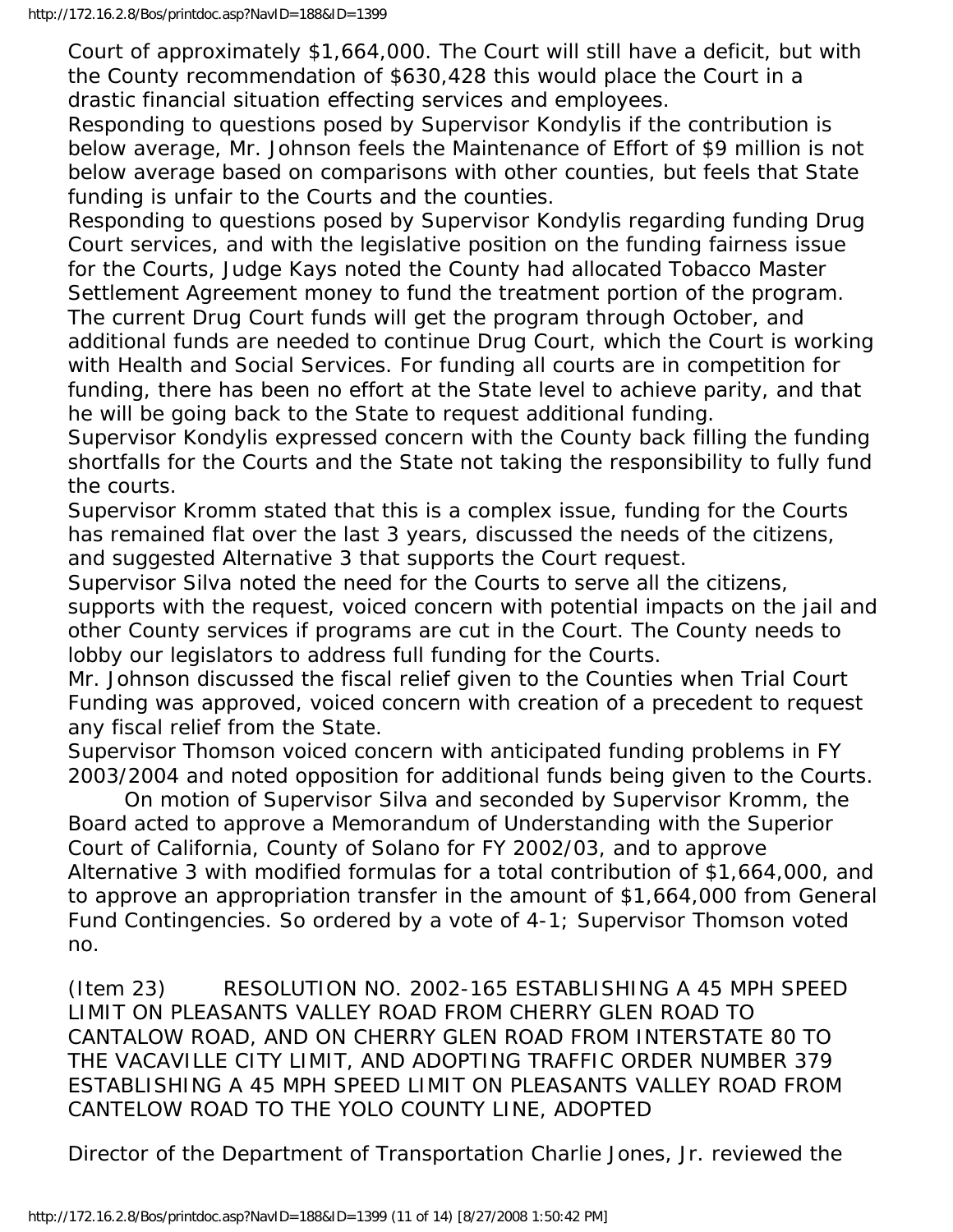information contained in the Agenda Submittal from his department dated August 13, 2002, incorporated herein by reference, regarding speed limit changes on Pleasants Valley Road and on a portion of Cherry Glen Road in the Vacaville area. Mr. Jones noted that an additional speed survey was conducted July 24, 2002 that reinforced previous findings, reviewed other conditions that are to be considered, and determined that a 45-MPH and a 50-MPH would be enforceable.

Responding to concerns voiced by Supervisor Kondylis regarding why people are traveling faster between Cherry Glen and Foothill, Mr. Jones noted the road is straighter in that area.

Judy Neal, Pleasants Valley Neighborhood Association, feels the proposed speed reductions are a step in the right direction, but feels the 50-MPH in areas is still excessive. Ms. Neal feels the 50-MPH is still a threat to residents, noted other similar County roads that have 45- MPH speed limits, in areas that have been widened and straightened traffic moves at

60- MPH to 70-MPH, to truly create a safe road the speed limits on both roads needs to be reduced to 45-MPH.

Responding to questions posed by Supervisor Thomson regarding the speed limit on Peabody Road, and why the speed limit would be higher on Pleasants Valley Road, Mr. Jones noted the speed limit is 45-MPH on Peabody Road, and due to the results of the speed survey the speed limits for the Pleasants Valley area are being recommended as to not create a speed trap.

Supervisor Thomson feels the speed limit should be lowered to where it is safe for the drivers and the residents of the area, and suggested 45-MPH for the entire area, and if passed the Sheriff and the CHP should be asked to patrol and to give reminders to people when needed to help slow traffic down. Chairman Carroll voiced concern with a potential liability issue.

Supervisor Silva feels people may not slow down, that it is not a good idea to reduce the speed to 45-MPH, and that any citations may be thrown out of court.

 On motion of Supervisor Thomson and seconded by Supervisor Kromm, the Board acted to adopt Resolution No. 2002-165 Establishing a 45-MPH Speed Limit on Pleasants Valley Road from Cherry Glen Road to Cantelow Road, and on Cherry Glen Road from Interstate 80 to the Vacaville City Limit, and Adopting Traffic Order Number 379 Establishing a 45-MPH Speed Limit on Pleasants Valley Road from Cantelow Road to the Yolo County Line. So ordered by a vote of 4-1; Supervisor Silva voted no.

(Item 22) RENEWAL AGREEMENT WITH ROBERT P. DICKEY, M.D. TO PROVIDE MEDICAL CONSULTING SERVICES, APPROVED

The Board was provided with an Agenda Submittal from Health and Social Services dated August 13, 2002, incorporated herein by reference, regarding a renewal agreement with Robert P. Dickey, M.D.

Responding to questions posed by Supervisor Thomson regarding the RFP process, County Health Officer Dr. Thomas L. Charron noted his satisfaction with the professional work that Dr. Dickey has provided, and that an RFP has not gone out.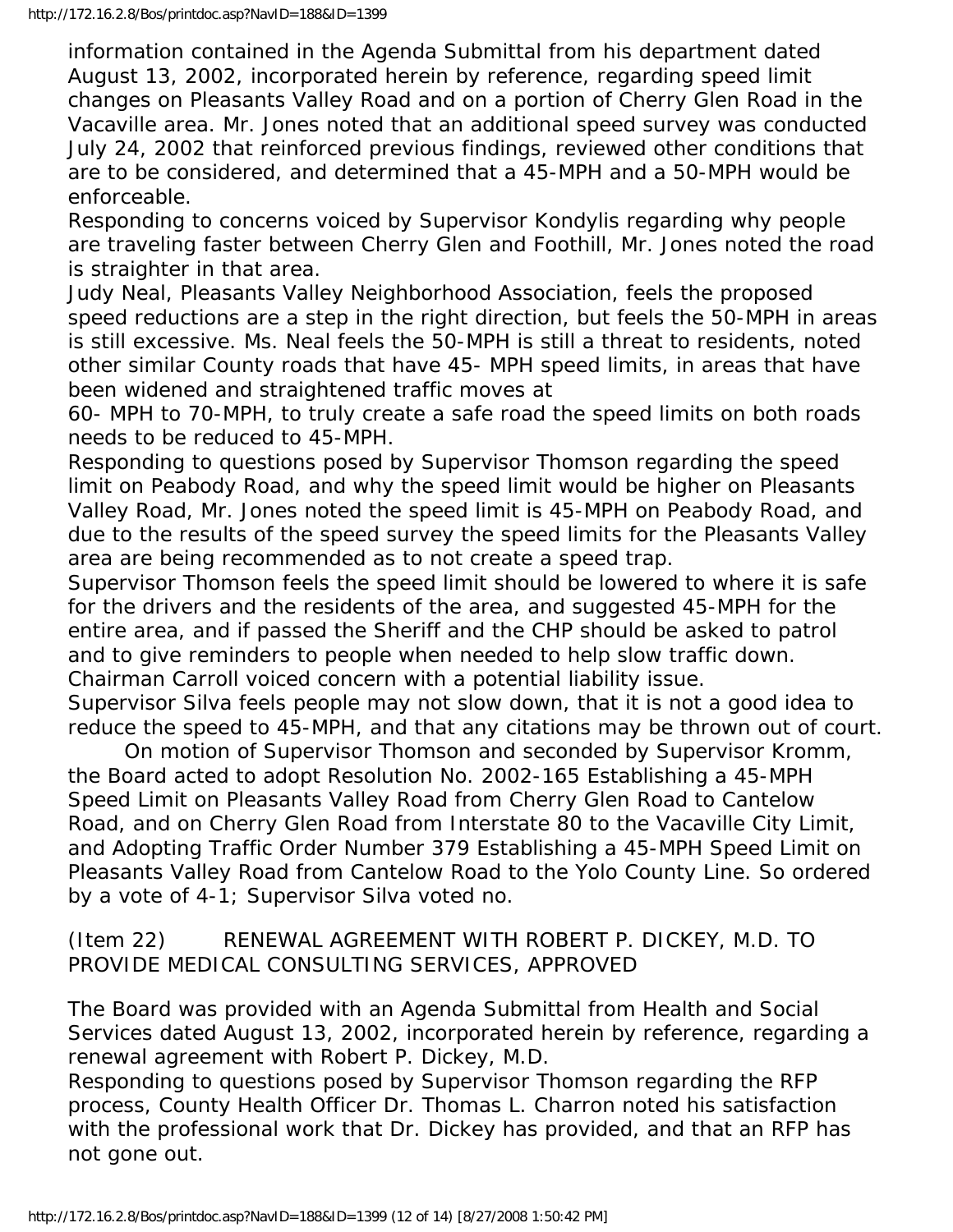There was a brief discussion regarding the County policy on contracts. Assistant Director of Health and Social Services Moira Sullivan noted that Dr. Dickey is a contract County employee, and the agreement outlines the conditions and rate of pay for his services.

 On motion of Chairman Carroll and seconded by Supervisor Silva, the Board acted to approve the renewal agreement with Robert P. Dickey, M.D. So ordered by a vote of 5-0.

(Item 24A) TONY PEARSALL APPOINTED TO THE ROCKVILLE CEMETERY DISTRICT

On motion of Supervisor Kondylis and seconded by Supervisor Kromm, the Board acted to appoint Tony Pearsall to the Rockville Cemetery District for a term to expire March 1, 2006. So ordered by a vote of 5-0.

(Item 24B) WALTER WALLACE AND FRANK REMKIEWICZ APPOINTED AS ALTERNATES TO THE TREASURY OVERSIGHT COMMITTEE

On motion of Supervisor Kondylis and seconded by Supervisor Kromm, the Board acted to appoint Walter Wallace and Frank Remkiewicz as alternates to the Treasury Oversight Committee. So ordered by a vote of 5-0.

(Item 24C) ROBERT FULTON REAPPOINTED TO THE SOLANO COUNTY ASSESSMENT APPEALS BOARD

On motion of Supervisor Kondylis and seconded by Supervisor Kromm, the Board acted to reappoint Robert Fulton to the Solano County Assessment Appeals Board for a term to expire September 4, 2006. So ordered by a vote of 5-0.

(Item 25) RESOLUTION NO. 2002-166 OF VACATION OF A PORTION OF VACA STREET AND FIRST STREET IN ELMIRA, ADOPTED

Chairman Carroll opened the public hearing, and excused himself from the hearing.

Director of Transportation Charlie Jones, Jr. reviewed the information contained in the Agenda Submittal from his department dated August 13, 2002,

incorporated herein by reference, regarding the vacation a portion of Vaca Street and First Street in Elmira.

Responding to questions posed by Supervisor Thomson regarding construction over the vacated easement, Mr. Jones discussed the manhole in the easement and that construction would not be allowed in the easement.

Responding to questions posed by Supervisor Kondylis regarding selling the easement to the adjacent property owners, Gary Crawford, Department of Transportation noted the vacation means that we are vacating the public use only.

Doug Dally, Elmira, showed a number of photos of the areas being vacated, incorporated herein by reference, and feels the vacation should be increased to